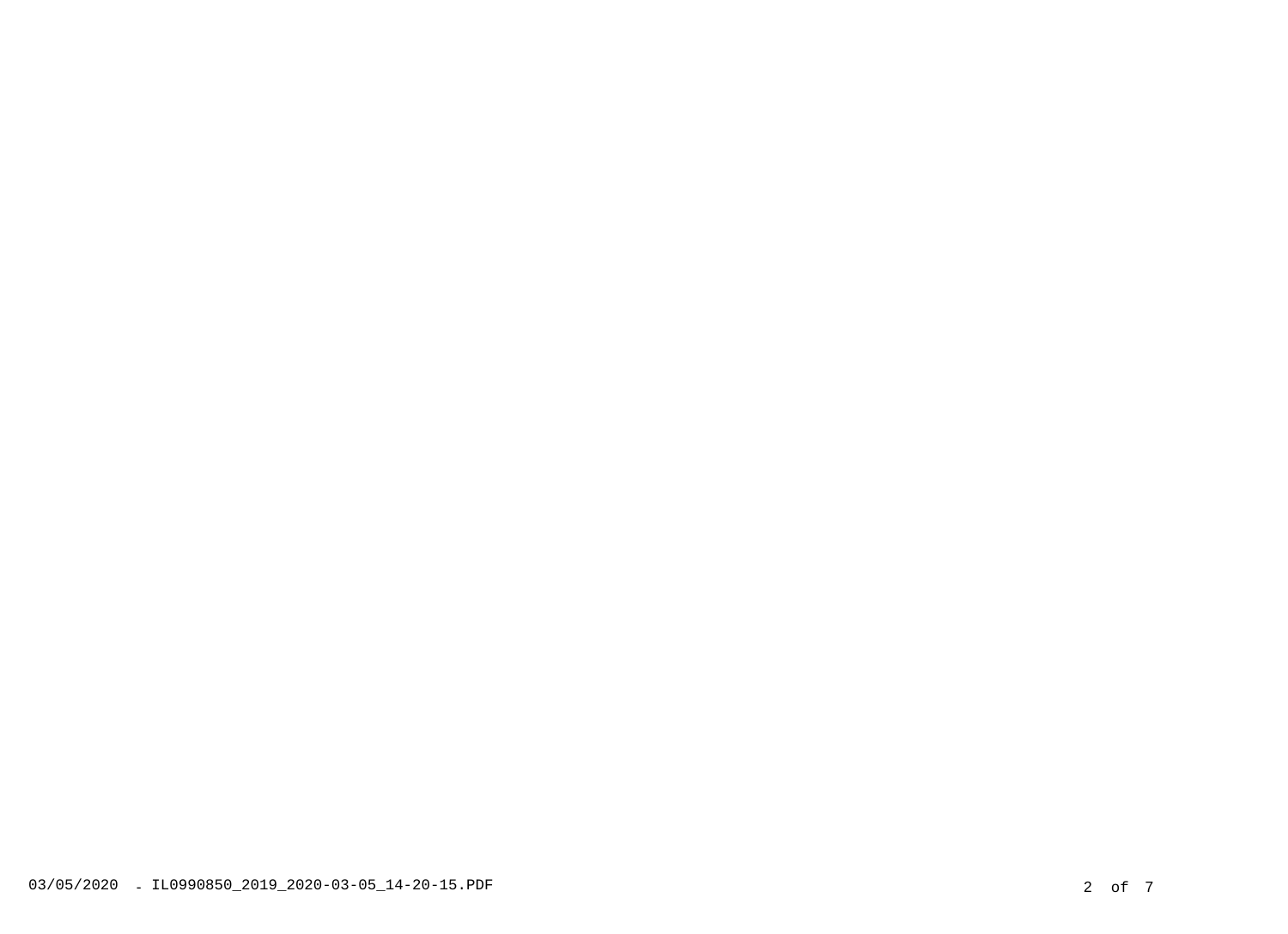#### Source Water Information

| Source Water Name | Type of Water | Report Status | Location                           |
|-------------------|---------------|---------------|------------------------------------|
| WELL 5 (11507)    | GW            |               | OILL SEC20 T33N R1E 400S 1000W NEC |
| WELL 6 (11508)    | GW            |               | WTRL SEC16 T33N R1E 530N 340E SWC  |
| WELL 7 (11509)    | GW            |               | OILL SEC21 T33N R1E 200S 200E NWC  |
| WELL 8 (11510)    | GW            |               | WTRL SEC8 T33N R1E NEQ             |
| WELL 9 (01593)    | GW            |               | 800 FT SE OF WELL 8                |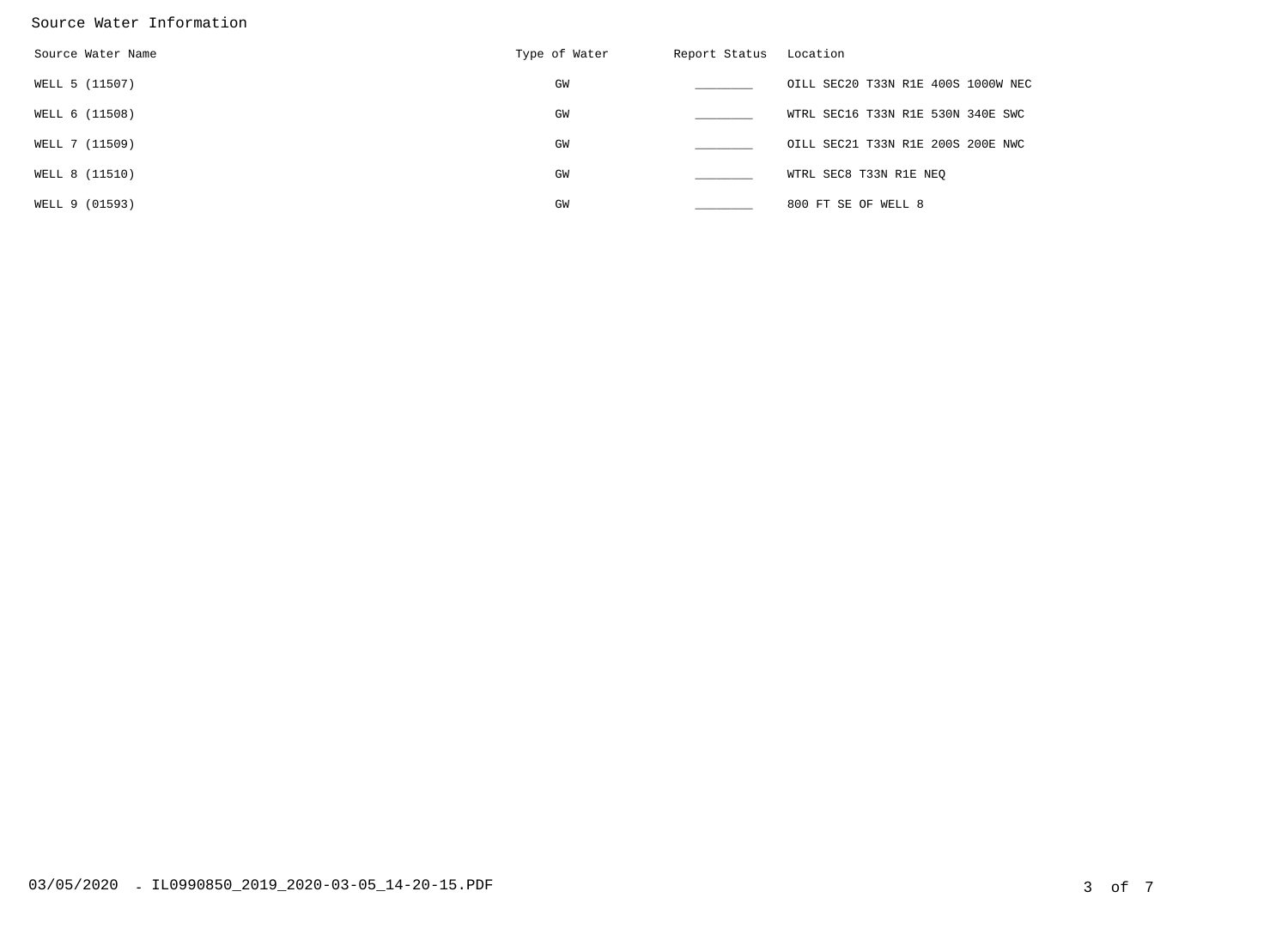#### Source Water Assessment

We want our valued customers to be informed about their water quality. If you would like to learn more, please feel welcome to attend any of our regularly scheduled meetings. The source water assessment for our supply has been completed by the Illinois EPA. If you would like a copy of this information, please stopby City Hall or call our water operator at 815-224-1650 . It is view a summary version of the completed Source Water Assessments, including: Importance of Source Water; Susceptibility to Contamination Determination; and documentation/recommendation of Source Water Protection Efforts, you may access the Illinois EPAwebsite at http://www.epa.state.il.us/cgi-bin/wp/swap-fact-sheets.pl.

Source of Water: PERUTo determine Peru's susceptibility to groundwater contamination, information obtained during a Well Site Survey performed by the Illinois Rural Water Association on March 17, 1999 was reviewed. Based on this information, 26 potential sources of contamination were identified within proximity of this water supply's wells. The Illinois EPA does not consider the city's source water susceptible to contamination. This determination is based on a number of criteria including: monitoring conducted at the wells; monitoring conducted at the entry point to the distribution system; and the available hydrogeologic data on the wells. In anticipation of the U.S. EPA's proposed Ground Water Rule, the Illinois EPA has determined that the water supply is notvulnerable to viral contamination. This determination is based upon the completed evaluation of the following criteria during the Vulnerability Waiver Process: the community's wells are properly constructed with sound integrity and proper site conditions; a hydrogeologic barrier exists that should prevent pathogen movement; all potential routes and sanitary defects have been mitigated such that the source water is adequately protected; monitoring data did notindicate a history of disease outbreak; and a sanitary survey of the water supply did not indicate a viral contamination threat. Because the community's wells are constructed in a confined aquifer, which should minimize the movement of pathogens into the wells, well hydraulics were not considered to be asignificant factor in the vulnerability determination. Hence, well hydraulics were not evaluated for this groundwater supply.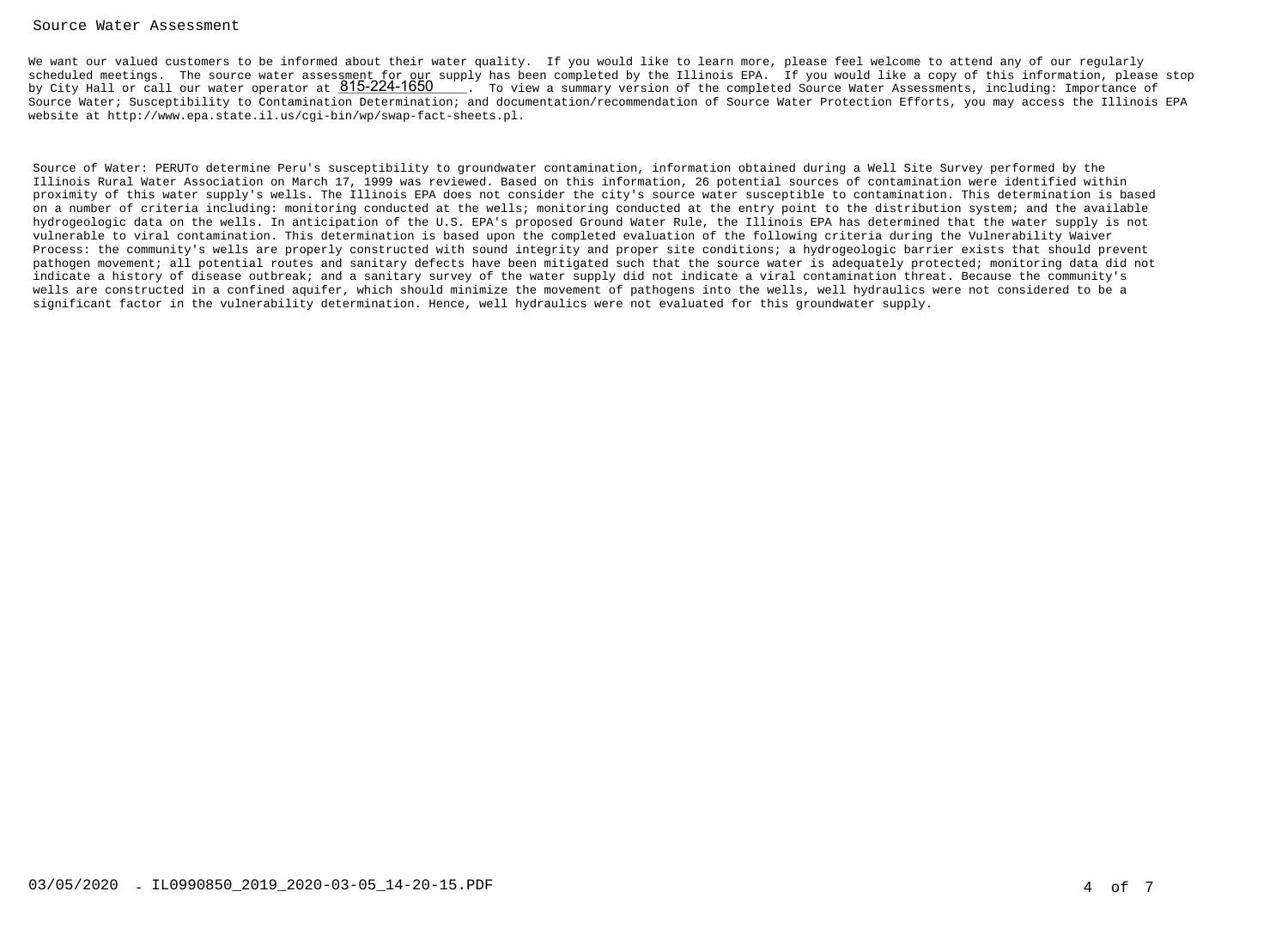#### **2019Regulated Contaminants Detected**

### **Lead and Copper**

Definitions:

 Action Level Goal (ALG): The level of a contaminant in drinking water below which there is no known or expected risk to health. ALGs allow for a margin ofsafety.

| Action Level: The concentration of a contaminant which, if exceeded, triggers treatment or other requirements which a water system must follow. |  |  |  |
|-------------------------------------------------------------------------------------------------------------------------------------------------|--|--|--|
|                                                                                                                                                 |  |  |  |

| Lead and Copper | Date Sampled | MCLG | Action Level<br>(AL) | 90th<br>Percentile | # Sites Over<br>AL | Units | Violation | Likely Source of Contamination                                                                                |
|-----------------|--------------|------|----------------------|--------------------|--------------------|-------|-----------|---------------------------------------------------------------------------------------------------------------|
| Copper          | 2019         | 1.3  | 1.3                  | 0.735              |                    | ppm   | N         | Erosion of natural deposits; Leaching from<br>wood preservatives; Corrosion of household<br>plumbing systems. |
| l Lead          | 2019         |      |                      | 2.37               |                    | ppb   | N         | Corrosion of household plumbing systems;<br>Erosion of natural deposits.                                      |

#### **Water Quality Test Results**

| Definitions:                                          | The following tables contain scientific terms and measures, some of which may require explanation.                                                                                                                                                                         |
|-------------------------------------------------------|----------------------------------------------------------------------------------------------------------------------------------------------------------------------------------------------------------------------------------------------------------------------------|
| Avq:                                                  | Regulatory compliance with some MCLs are based on running annual average of monthly samples.                                                                                                                                                                               |
| Level 1 Assessment:                                   | A Level 1 assessment is a study of the water system to identify potential problems and determine (if possible) why<br>total coliform bacteria have been found in our water system.                                                                                         |
| Level 2 Assessment:                                   | A Level 2 assessment is a very detailed study of the water system to identify potential problems and determine (if<br>possible) why an E. coli MCL violation has occurred and/or why total coliform bacteria have been found in our water<br>system on multiple occasions. |
| Maximum Contaminant Level or MCL:                     | The highest level of a contaminant that is allowed in drinking water. MCLs are set as close to the MCLGs as feasible<br>using the best available treatment technology.                                                                                                     |
|                                                       | Maximum Contaminant Level Goal or MCLG: The level of a contaminant in drinking water below which there is no known or expected risk to health. MCLGs allow<br>for a margin of safety.                                                                                      |
| Maximum residual disinfectant level or<br>MRDL:       | The highest level of a disinfectant allowed in drinking water. There is convincing evidence that addition of a<br>disinfectant is necessary for control of microbial contaminants.                                                                                         |
| Maximum residual disinfectant level<br>goal or MRDLG: | The level of a drinking water disinfectant below which there is no known or expected risk to health. MRDLGs do not<br>reflect the benefits of the use of disinfectants to control microbial contaminants.                                                                  |
| na:                                                   | not applicable.                                                                                                                                                                                                                                                            |
| $m$ rem:                                              | millirems per year (a measure of radiation absorbed by the body)                                                                                                                                                                                                           |
| $ppb$ :                                               | micrograms per liter or parts per billion - or one ounce in 7,350,000 gallons of water.                                                                                                                                                                                    |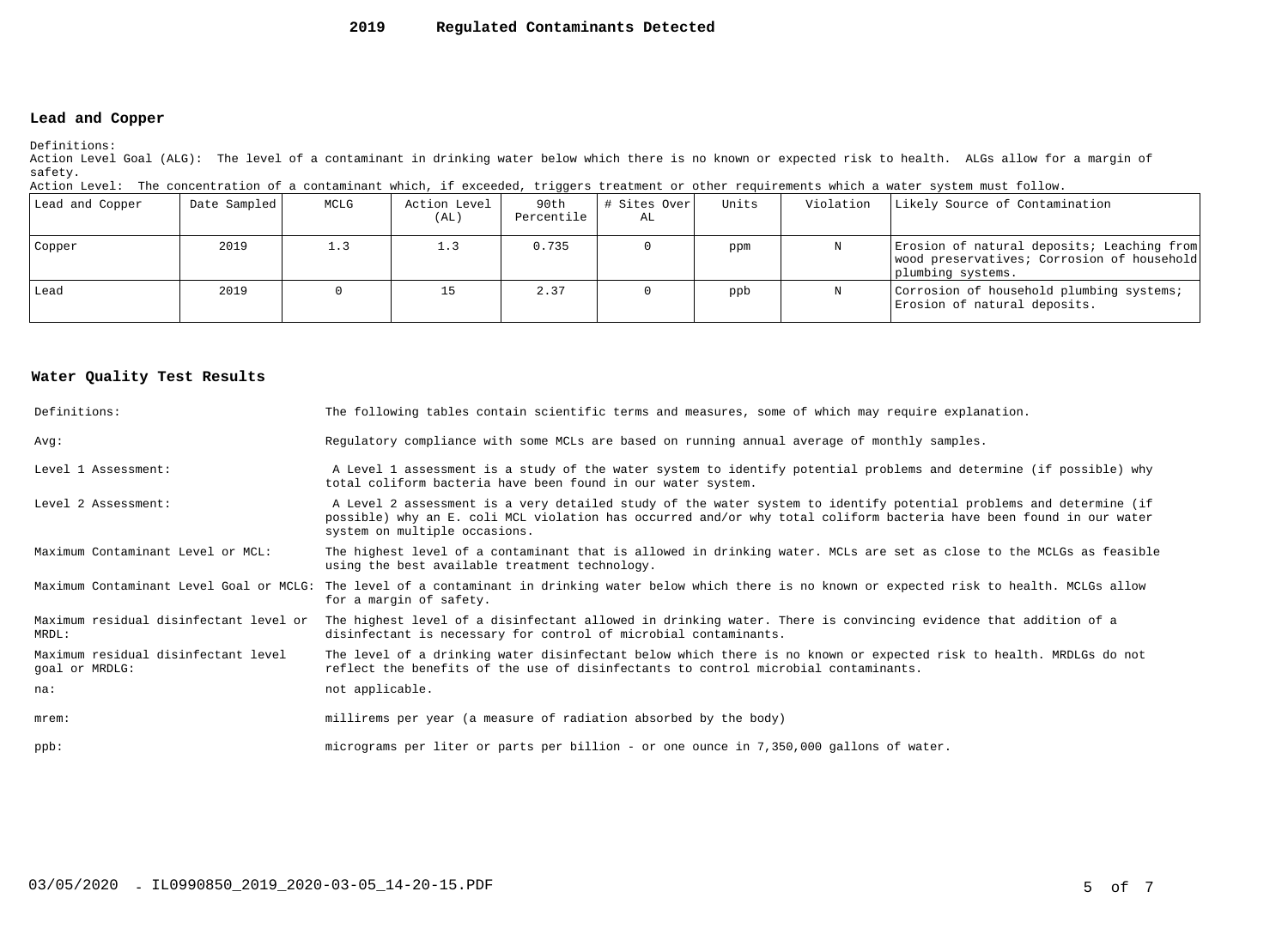## **Water Quality Test Results**

| ppm:                       | milligrams per liter or parts per million - or one ounce in 7,350 gallons of water. |  |
|----------------------------|-------------------------------------------------------------------------------------|--|
| Treatment Technique or TT: | A required process intended to reduce the level of a contaminant in drinking water. |  |